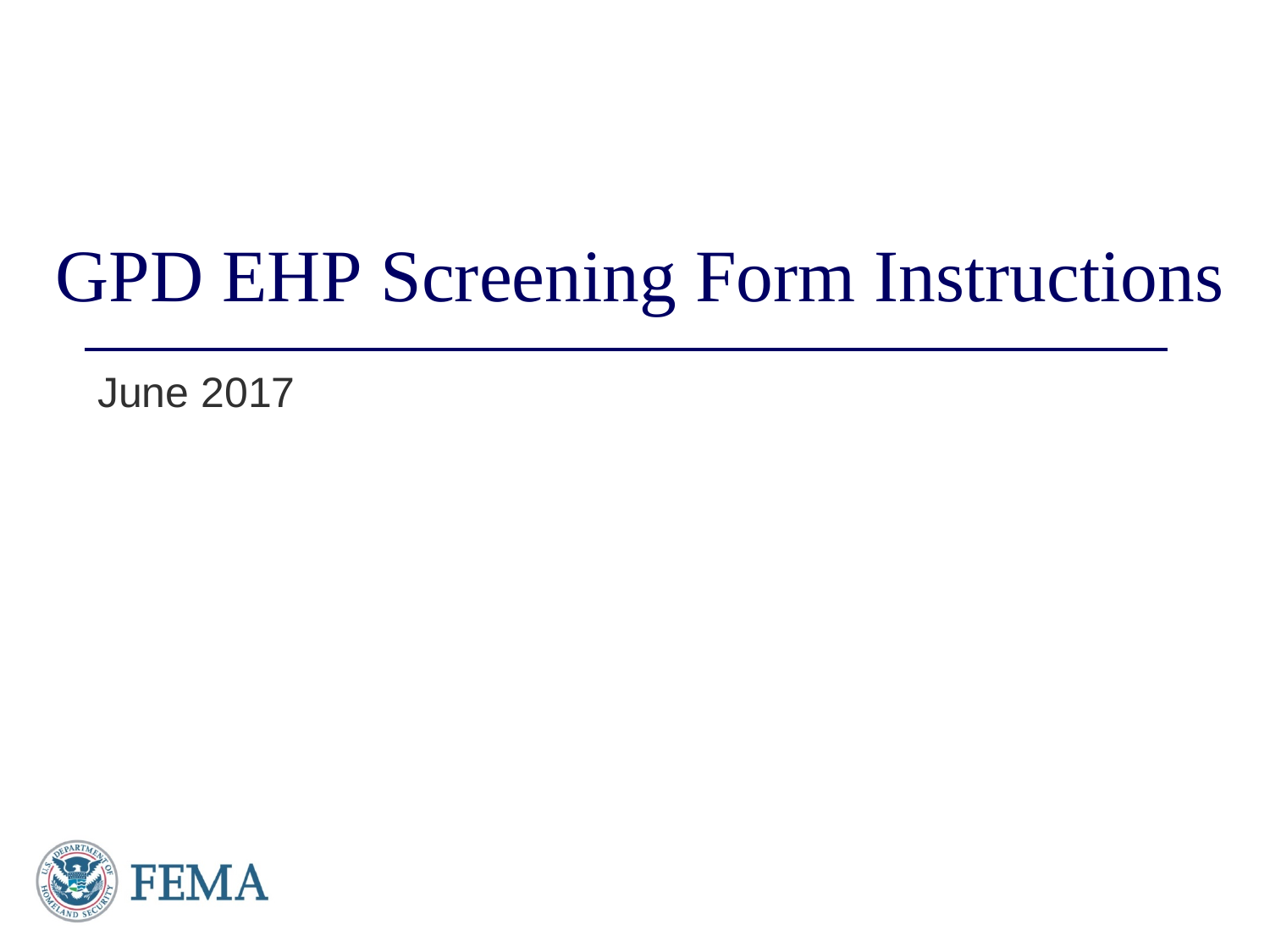- GPD's Environmental Planning and Historic Preservation (EHP) review process begins with submission of an EHP Screening Form
- The Screening Form requires a detailed project description that explains the objectives of the proposed project, along with supporting documentation
- GPD EHP uses this information to determine whether the proposed project has the potential to affect the environmental and/or historic properties.
- Projects that have the potential to affect the environment will be sent for review to the FEMA Regional Environmental Office in which the project is located.

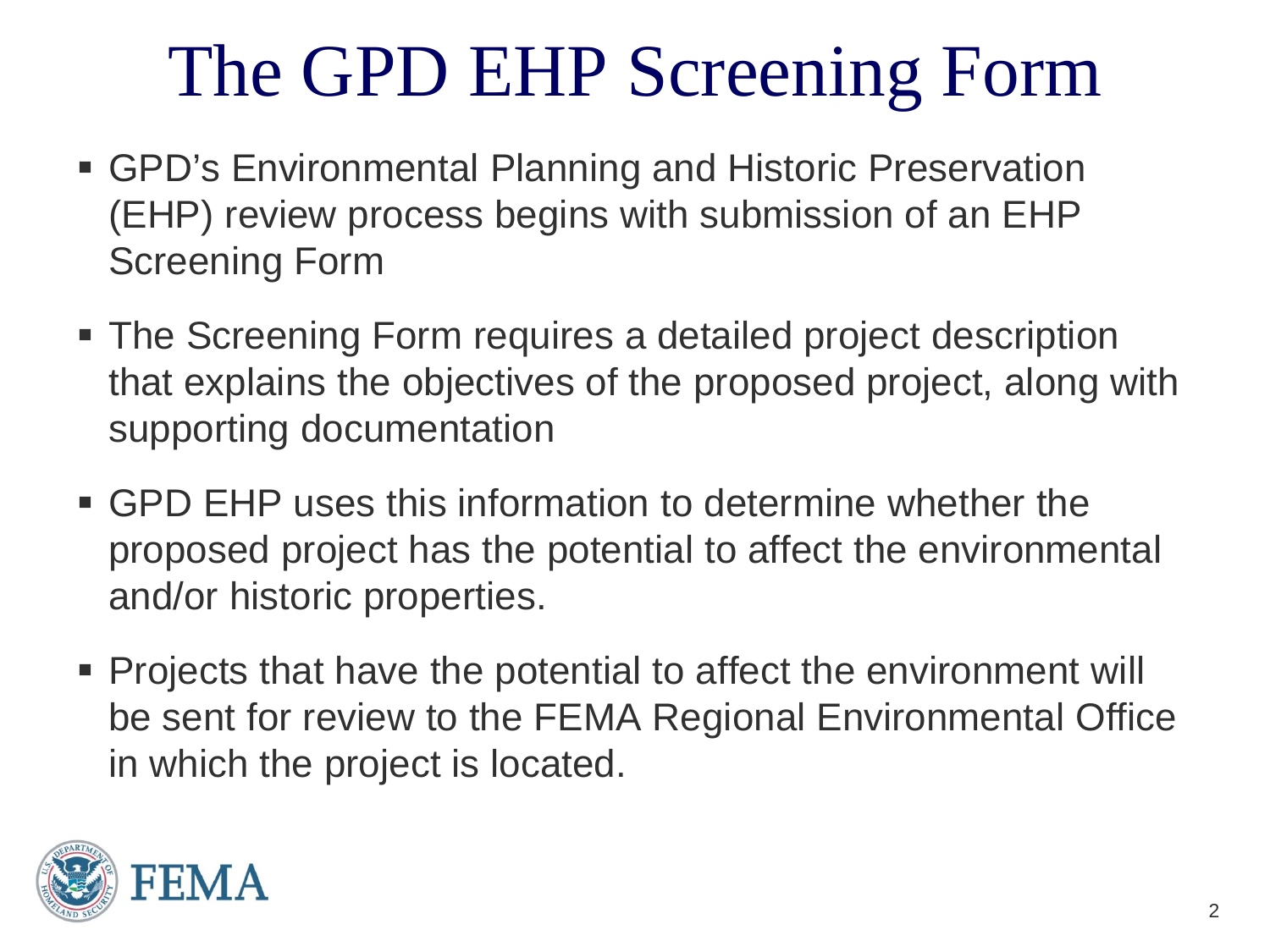Frequently Asked Questions

Question: Does my project need an EHP Screening Form?

Answer: The following two slides will list types of projects that:

- Do not need an EHP Screening Form
- Always need an EHP Screening Form
- There are some projects that do not fit well into any of the categories listed. If you have a question about whether your project needs an EHP Screening Form, you can contact us to ask by sending an email to [GPDEHPinfo@dhs.gov](mailto:GPDEHPinfo@dhs.gov).

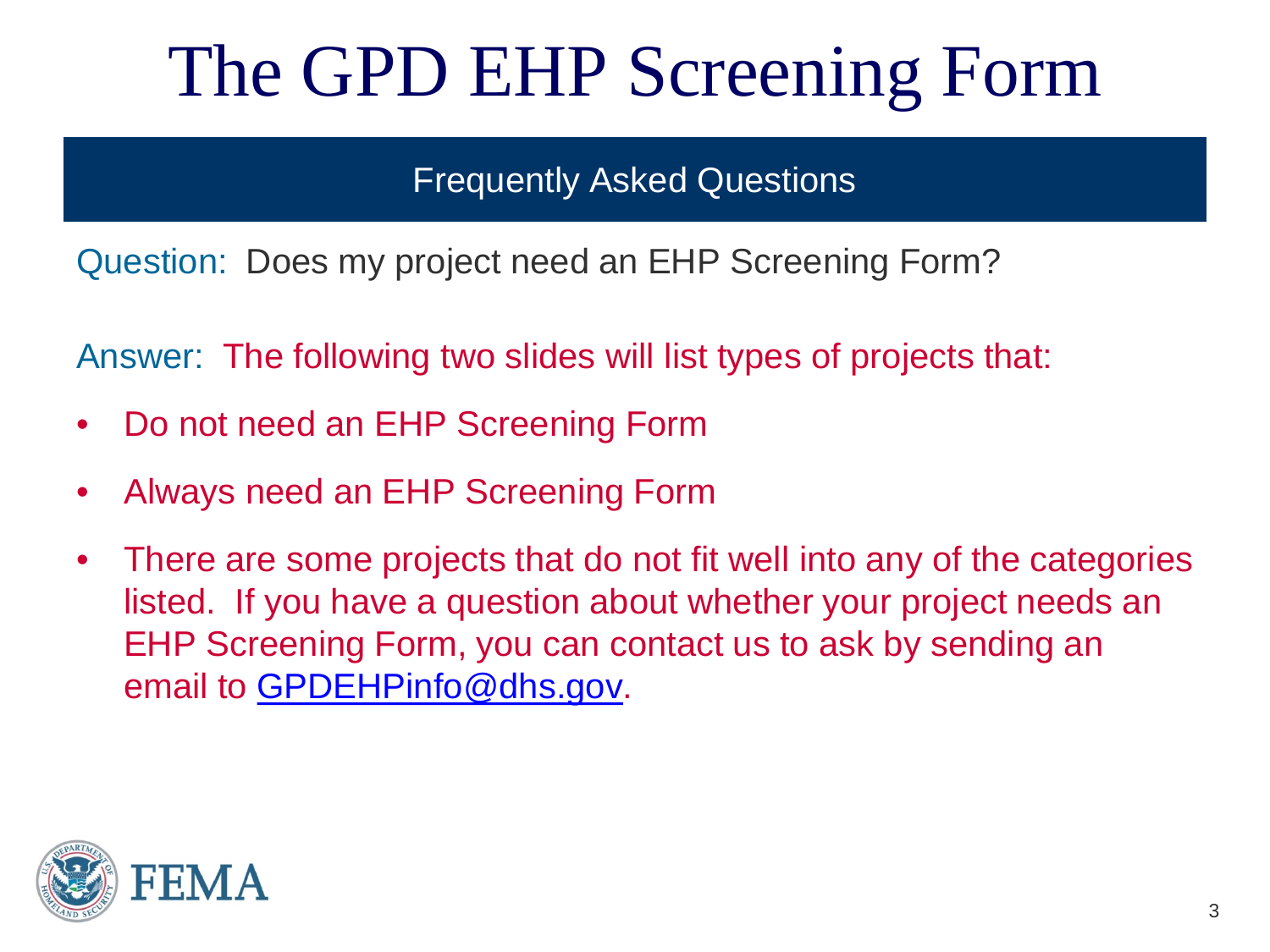#### Projects that Do Not Require EHP Review

- **Preparation of Planning Documents**
- **Management and Administration**
- Classroom-based Training/Table-top Exercises Only
- **Training or exercises at designated training facilities using** established procedures for a specific training/exercise
- Hand-held mobile equipment and supplies
- Motorized vehicles, watercraft, or trailers that will use existing staging or storage areas
- Personal Protection Equipment (PPE)
- Plug-in equipment; requires no wiring or installation onto walls, ceilings or floors

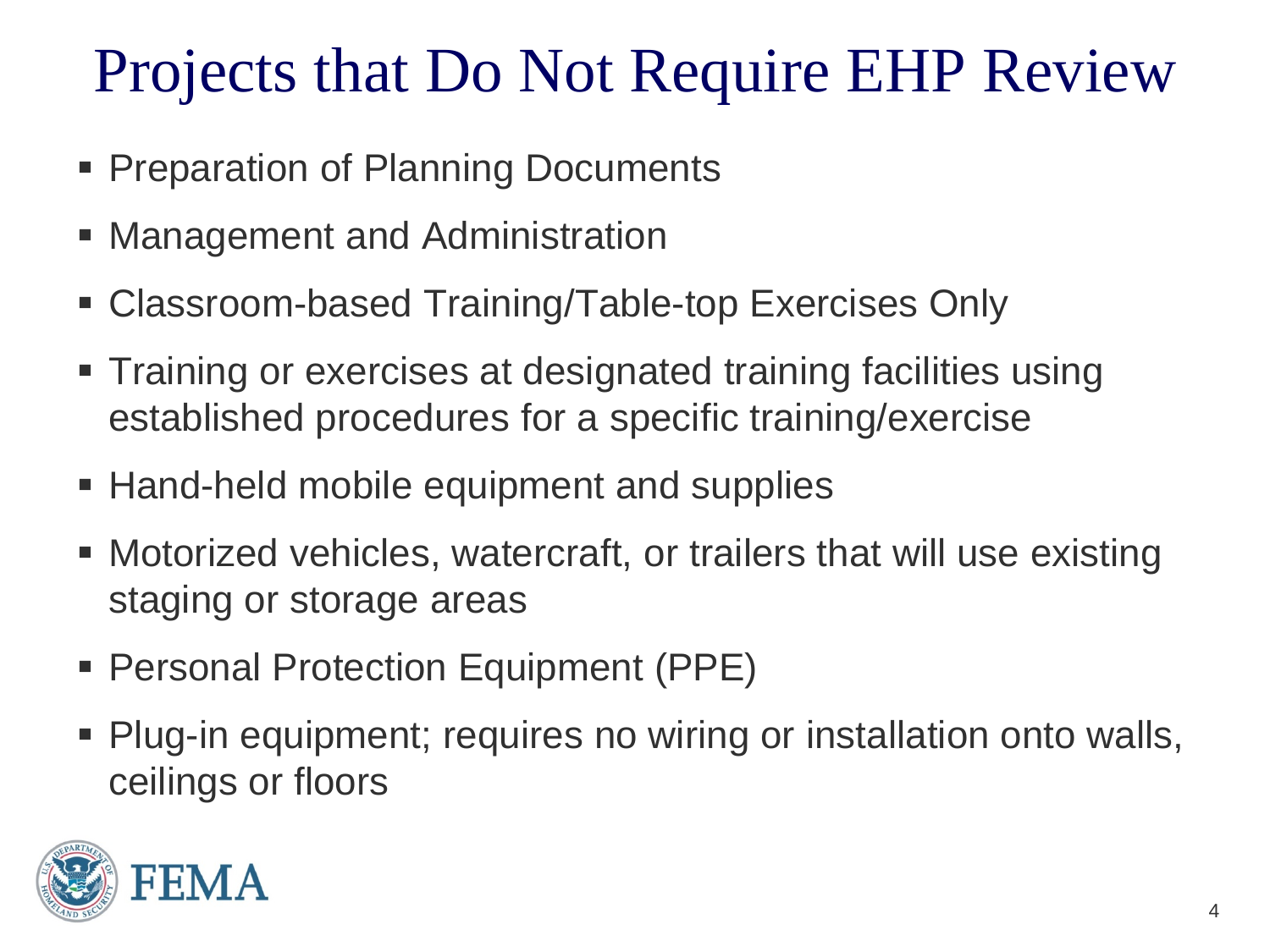#### Projects that Always Require EHP Review

- Construction of new facilities or additions to existing buildings
- Modification or renovation of existing buildings or structures (cameras, generators, access controls, etc.)
- Physical security enhancements both interior and exterior and grounds (doors, lights, fences, bollards etc.)
- Construction or modification of communication towers (adding antennas, mounting equipment or shelters)
- All activities that cause ground disturbance
- Training/exercises that involve ground disturbance or are not located at a designated training facility
- Mobile equipment that involve radar/sonar technology

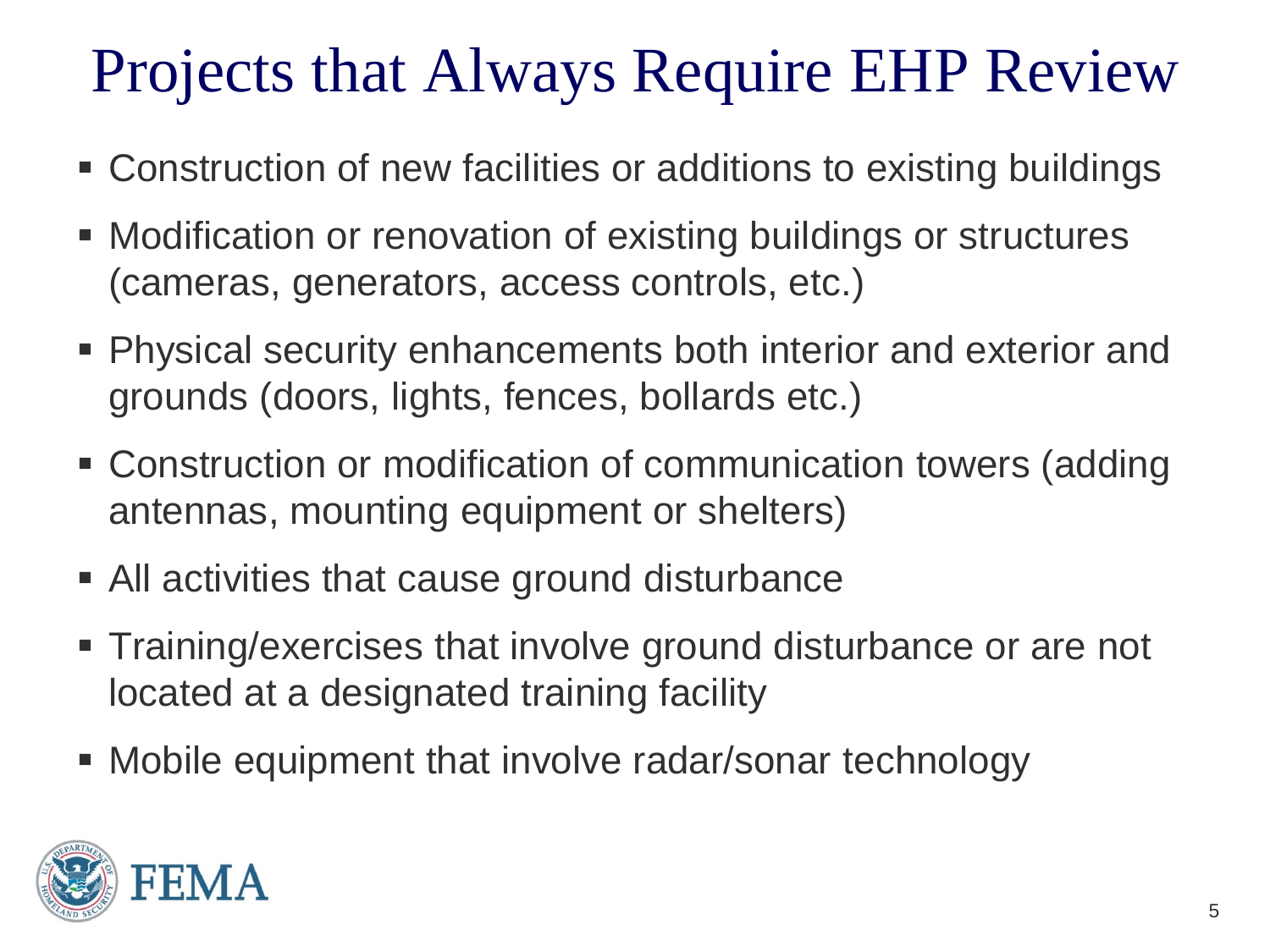Frequently Asked Questions

Question: What is "ground disturbance"?

Answer: Ground disturbance is anything that breaks ground or changes the condition of the ground's surface. Common examples include installation of a concrete pad, construction of a guard shack, installation of fence posts or bollards, and trenching for utility lines.

Note: Some training activities can create ground disturbance, including vehicle or equipment movement, heavy foot traffic, trenching or hole excavation, explosive ordinance, or any other activity that could change the condition of the ground.

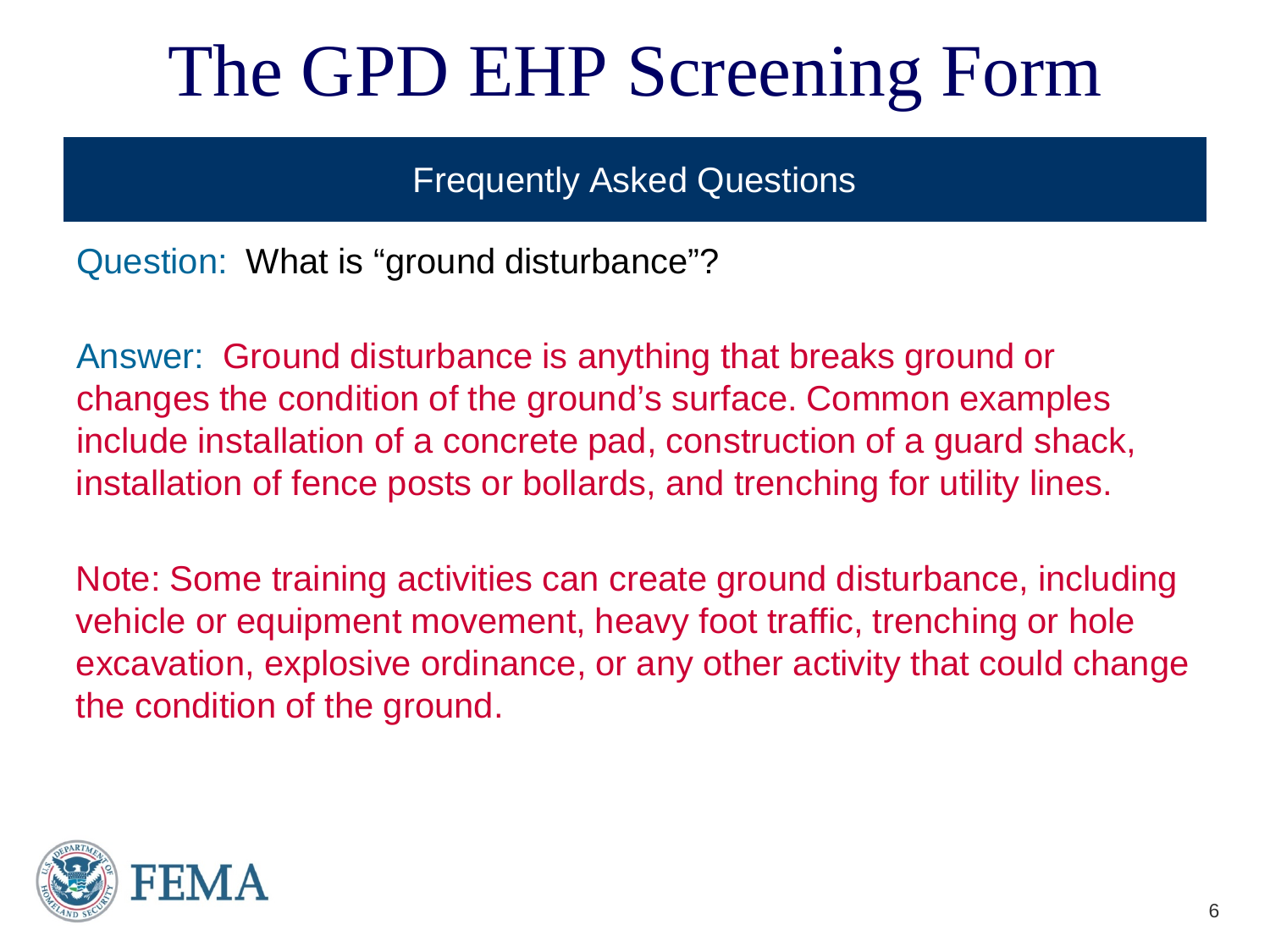#### Completing the EHP Screening Form

- The screening form can be found at: [https://www.fema.gov/media-library/assets/documents/90195.](https://www.fema.gov/media-library/assets/documents/90195)
- Sections A and B are required for all projects.
- The form will indicate which additional sections must be completed based on the type of project.
- Provide all information in the sections required for your project
- Completed forms can be submitted by email to [GPDEHPinfo@dhs.gov](mailto:GPDEHPinfo@dhs.gov).

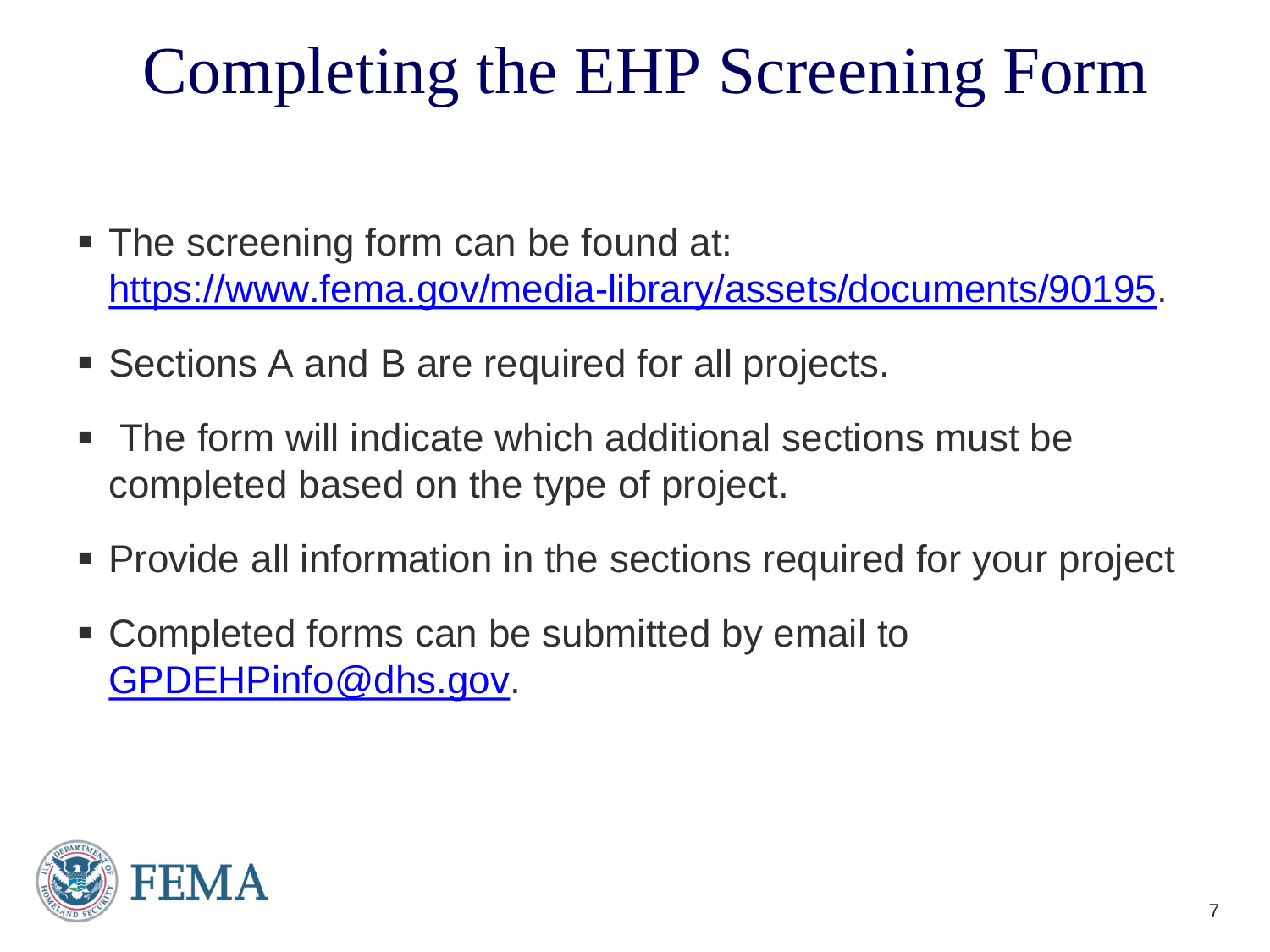**Frequently Asked Questions** 

Question: Can I change the form to MS Word or other format? Answer: No. This is an official DHS and OMB form that cannot be modified and must be completed and submitted in pdf format.

Question: Can I submit a "hand written" form? Answer: No. Due to difficulties understanding "hand written" forms, all Screening Forms need to be completed in the pdf format on a computer.

Question: Can I still use older versions of the Screening Form? Answer: No. As of December 31, 2017, only the version with the expiration date 4/30/2020 will be accepted.

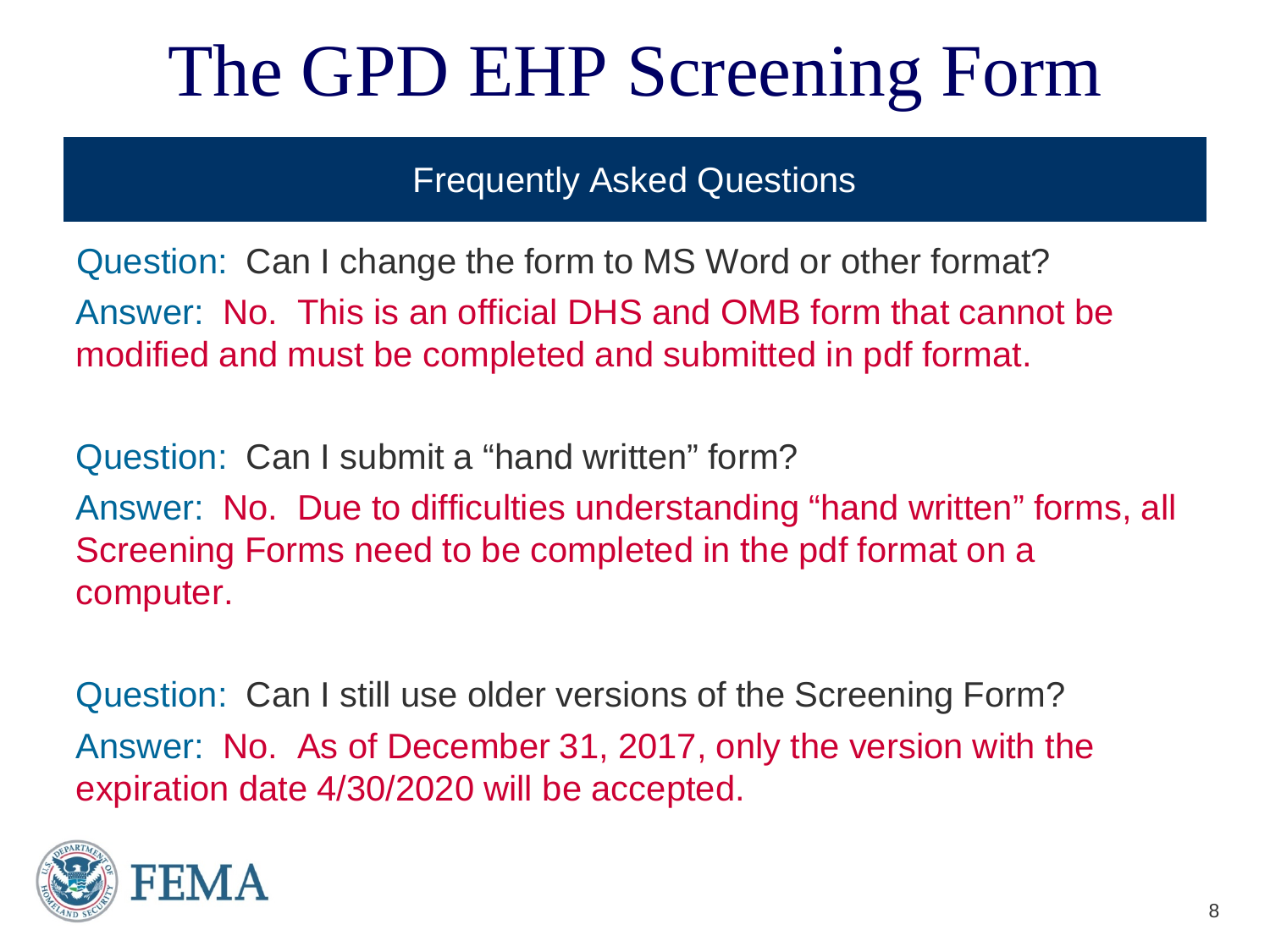# Section A – Project Information

#### **Critical Information**

| <b>SECTION A. PROJECT INFORMATION</b><br><b>DHS Grant Award Number:</b>                                                                                                                                                                                                                                                                                                                                                                                      |  |  | <b>Grant Number and</b>    |
|--------------------------------------------------------------------------------------------------------------------------------------------------------------------------------------------------------------------------------------------------------------------------------------------------------------------------------------------------------------------------------------------------------------------------------------------------------------|--|--|----------------------------|
| Grant Program:                                                                                                                                                                                                                                                                                                                                                                                                                                               |  |  | <b>Grant Program</b>       |
| Grantee:                                                                                                                                                                                                                                                                                                                                                                                                                                                     |  |  |                            |
| Grantee POC:                                                                                                                                                                                                                                                                                                                                                                                                                                                 |  |  | Point of Contact (POC)     |
| <b>Mailing Address:</b>                                                                                                                                                                                                                                                                                                                                                                                                                                      |  |  |                            |
| E-Mail:                                                                                                                                                                                                                                                                                                                                                                                                                                                      |  |  |                            |
| Sub-Grantee:                                                                                                                                                                                                                                                                                                                                                                                                                                                 |  |  |                            |
|                                                                                                                                                                                                                                                                                                                                                                                                                                                              |  |  |                            |
| Mailing Address:                                                                                                                                                                                                                                                                                                                                                                                                                                             |  |  | <b>Project street</b>      |
| E-Mail:                                                                                                                                                                                                                                                                                                                                                                                                                                                      |  |  |                            |
| Estimated cost of project:                                                                                                                                                                                                                                                                                                                                                                                                                                   |  |  | address (building)         |
|                                                                                                                                                                                                                                                                                                                                                                                                                                                              |  |  | or GPS                     |
|                                                                                                                                                                                                                                                                                                                                                                                                                                                              |  |  |                            |
| Project title:                                                                                                                                                                                                                                                                                                                                                                                                                                               |  |  | coordinates (if not a      |
| Project location (physical address or latitude-longitude):                                                                                                                                                                                                                                                                                                                                                                                                   |  |  | building)                  |
| Project Description. Provide a complete project description. The project description should contain a summary of what specific action is<br>proposed, where it is proposed, how it will be implemented. Include a brief description of the objectives the project is designed to<br>accomplish (the purpose), and the reason the project is needed. Use additional pages if necessary. If multiple sites are involved, provide<br>the summary for each site: |  |  |                            |
|                                                                                                                                                                                                                                                                                                                                                                                                                                                              |  |  | <b>Project Description</b> |

FEMA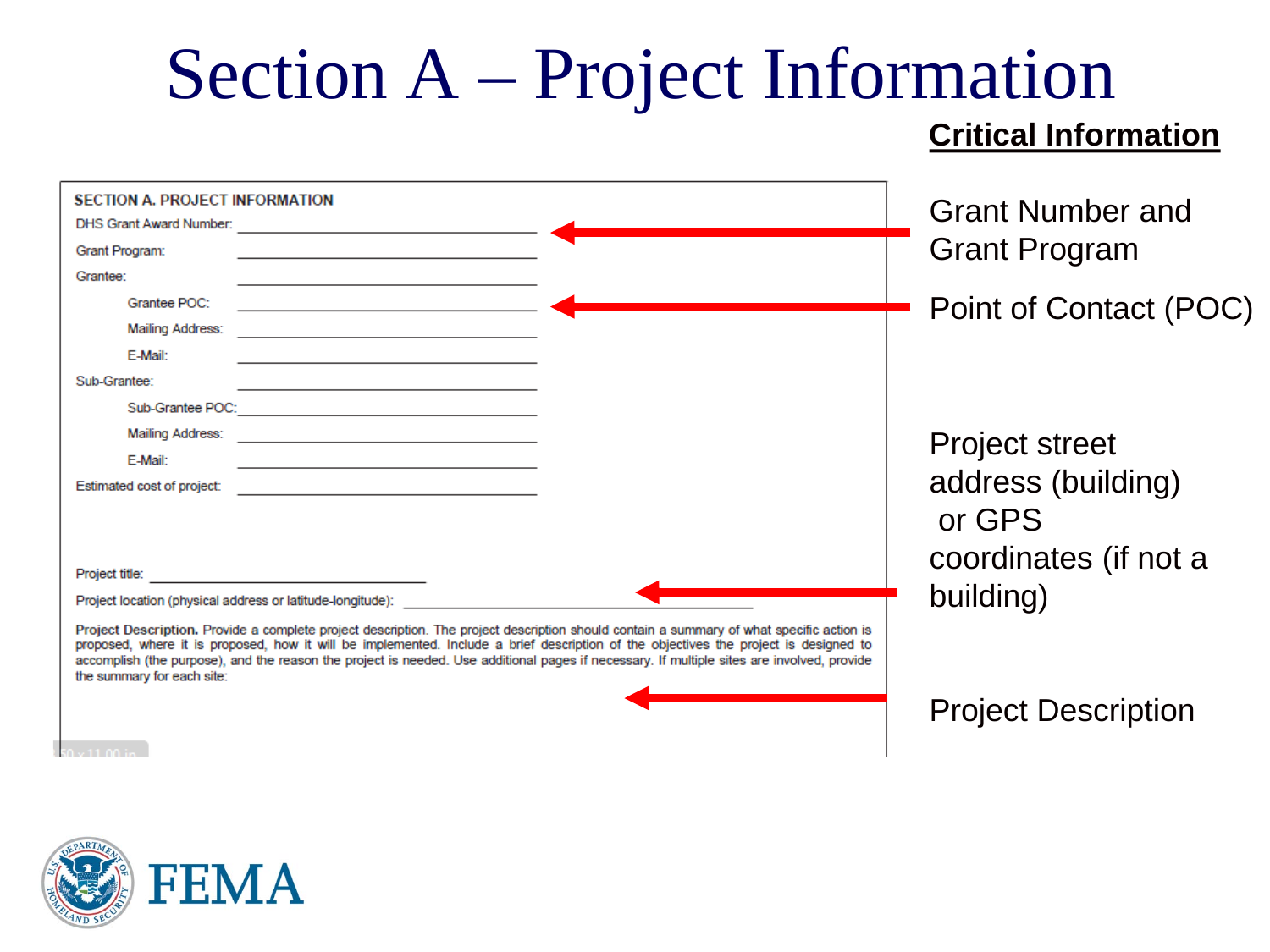## Section A - Project Information

- Provide a description of your project that includes specific details about equipment, location, installation, and/or activities involved.
- For training exercises, provide the date the training is scheduled.
- Providing complete detailed information will help avoid delays.

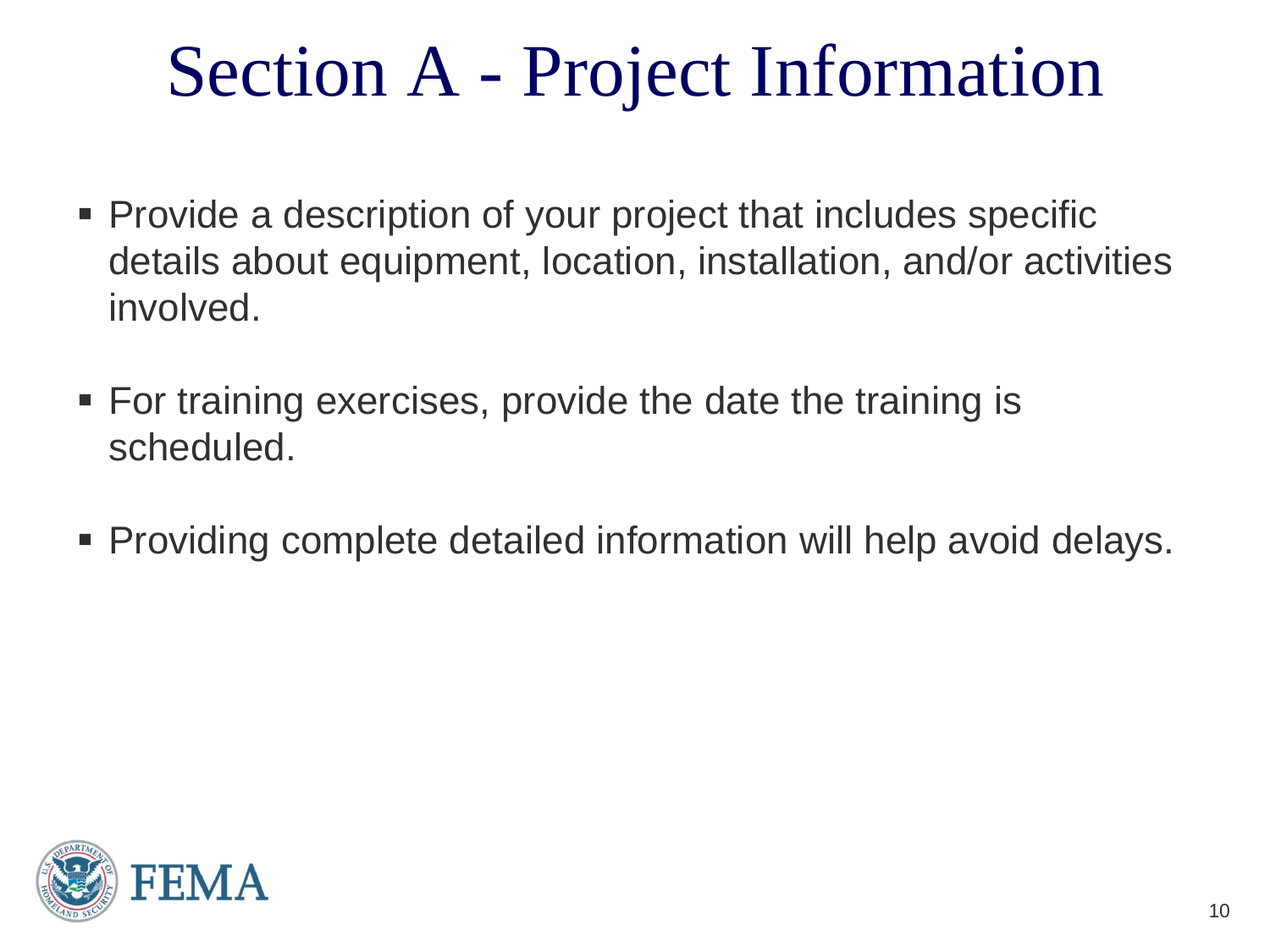#### Section A - Project Information

#### Bad

Install cameras in courthouse

#### Good

Install 4 Panasonic VT-5 video cameras on first floor of 1898 county courthouse. Cameras will be installed opposite exit doors, 2 feet below drop ceiling (see diagram for location, position, and height). Wiring will use existing conduits… etc.

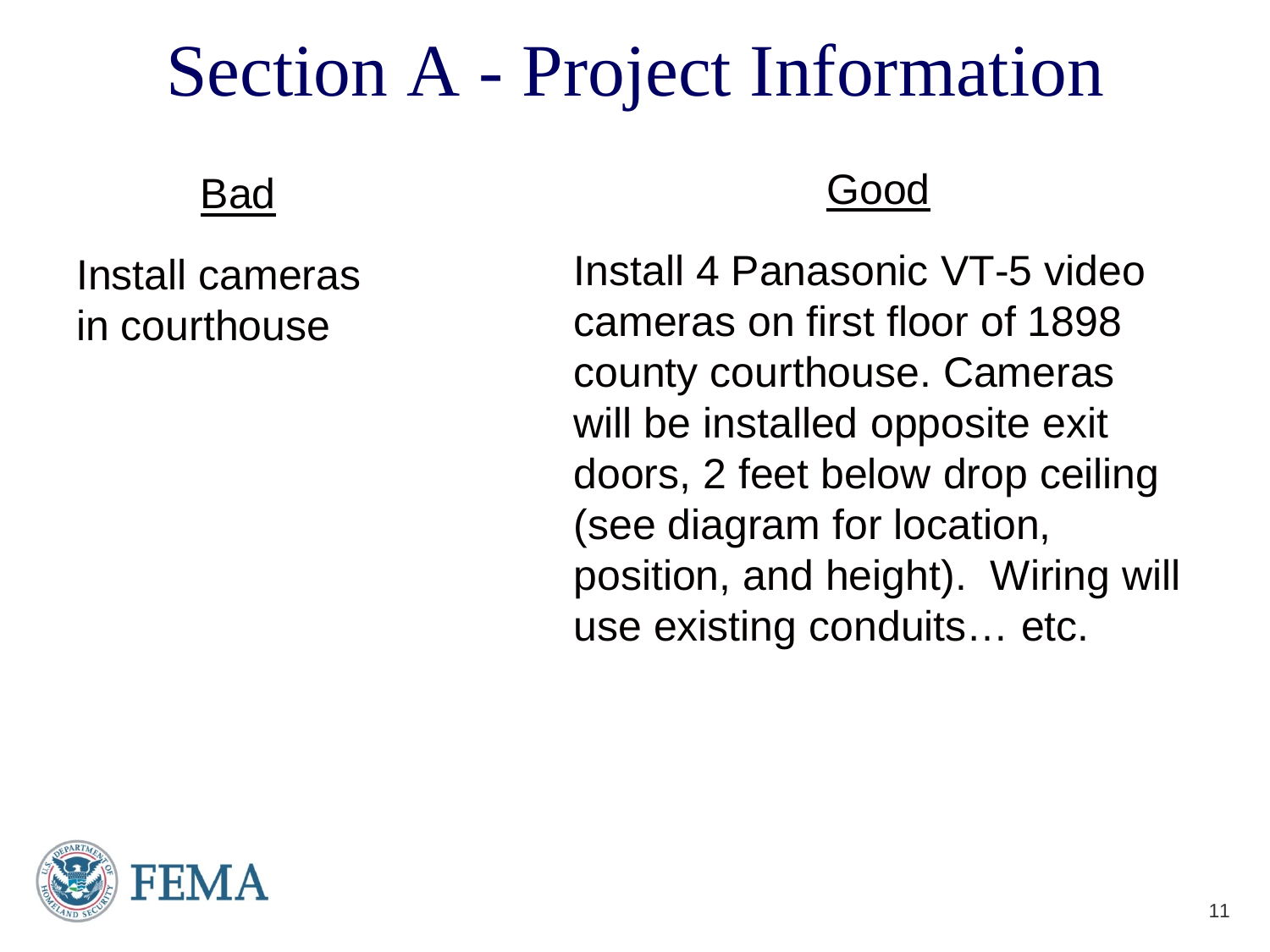#### Section B - Project Type

- Select the boxes which describes the project type. Example: Generators, Communication towers, or building modifications.
- Select all boxes that apply.
- The selected boxes show the parts of **Section C** to be completed.

| <b>SECTION B. PROJECT TYPE</b>                                                                                                                                                                                                                                                                                                                                                                                                                                                                                                                         |                                                                                                                                                                                                                                                                                                                                                                                                                                                                                                                                                                                                                                                                                                                                                                  |  |  |
|--------------------------------------------------------------------------------------------------------------------------------------------------------------------------------------------------------------------------------------------------------------------------------------------------------------------------------------------------------------------------------------------------------------------------------------------------------------------------------------------------------------------------------------------------------|------------------------------------------------------------------------------------------------------------------------------------------------------------------------------------------------------------------------------------------------------------------------------------------------------------------------------------------------------------------------------------------------------------------------------------------------------------------------------------------------------------------------------------------------------------------------------------------------------------------------------------------------------------------------------------------------------------------------------------------------------------------|--|--|
| Based on the proposed project activities, determine which project type applies below and complete the corresponding sections that follow.<br>For multi-component projects or those that may fit into multiple project types, complete the sections that best apply and fully describe all<br>major components in the project description. If the project involves multiple sites, information for each site (such as age of structure,<br>location, ground disturbance, etc.) must be provided. Attach additional pages to this submission, if needed, |                                                                                                                                                                                                                                                                                                                                                                                                                                                                                                                                                                                                                                                                                                                                                                  |  |  |
| 1. $\Box$                                                                                                                                                                                                                                                                                                                                                                                                                                                                                                                                              | Purchase of equipment. Projects in this category involve the purchase of equipment that will require installation on or in a<br>building or structure. Complete other portions of Section B as needed. Complete Section C.1.                                                                                                                                                                                                                                                                                                                                                                                                                                                                                                                                     |  |  |
| $2. \square$                                                                                                                                                                                                                                                                                                                                                                                                                                                                                                                                           | Training and exercises. Projects in this category involve training exercises with any field-based components, such as drills or<br>full-scale exercises. Complete Section C.2.                                                                                                                                                                                                                                                                                                                                                                                                                                                                                                                                                                                   |  |  |
| $3. \Box$                                                                                                                                                                                                                                                                                                                                                                                                                                                                                                                                              | Renovations/upgrades/modifications or physical security enhancements to existing structures. Projects in this category<br>involve renovations, upgrades, retrofits, and installation of equipment or systems in or on a building or structure. Examples<br>include, but are not limited to: interior building renovations; electrical system upgrades; sprinkler systems; vehicle exhaust<br>systems; closed circuit television (CCTV) cameras; security fencing; access control for an area, building, or room; bollards;<br>motion detection systems: alarm systems: security door installation or upgrades: lighting: and audio-visual equipment (projectors,<br>smart boards, whiteboards, monitors, displays, and projector screens). Complete Section C.3. |  |  |
| 4. $\Box$                                                                                                                                                                                                                                                                                                                                                                                                                                                                                                                                              | Generator installation. Projects in this category involve installation of new or replacement generators, to include the concrete<br>pads, underground fuel and electric lines, and if necessary, a fuel storage tank. Complete Section C.4.                                                                                                                                                                                                                                                                                                                                                                                                                                                                                                                      |  |  |
| $5. \square$                                                                                                                                                                                                                                                                                                                                                                                                                                                                                                                                           | New construction/addition. Projects in this category involve new construction, addition to, or expansion of a facility. These<br>projects involve construction of a new building, or expansion of the footprint or profile of a current structure. Complete Section<br>C.5.                                                                                                                                                                                                                                                                                                                                                                                                                                                                                      |  |  |
| $6. \Box$                                                                                                                                                                                                                                                                                                                                                                                                                                                                                                                                              | Communication towers, antennas, and related equipment. Projects in this category involve construction of new or<br>replacement communications towers, or installation of communications-related equipment on a tower or building or in a<br>communications shelter or building. Complete Section C.6.                                                                                                                                                                                                                                                                                                                                                                                                                                                            |  |  |
| 7.                                                                                                                                                                                                                                                                                                                                                                                                                                                                                                                                                     | Other, Projects that do not fit in any of the categories listed above. Complete Section C.7.                                                                                                                                                                                                                                                                                                                                                                                                                                                                                                                                                                                                                                                                     |  |  |
|                                                                                                                                                                                                                                                                                                                                                                                                                                                                                                                                                        |                                                                                                                                                                                                                                                                                                                                                                                                                                                                                                                                                                                                                                                                                                                                                                  |  |  |

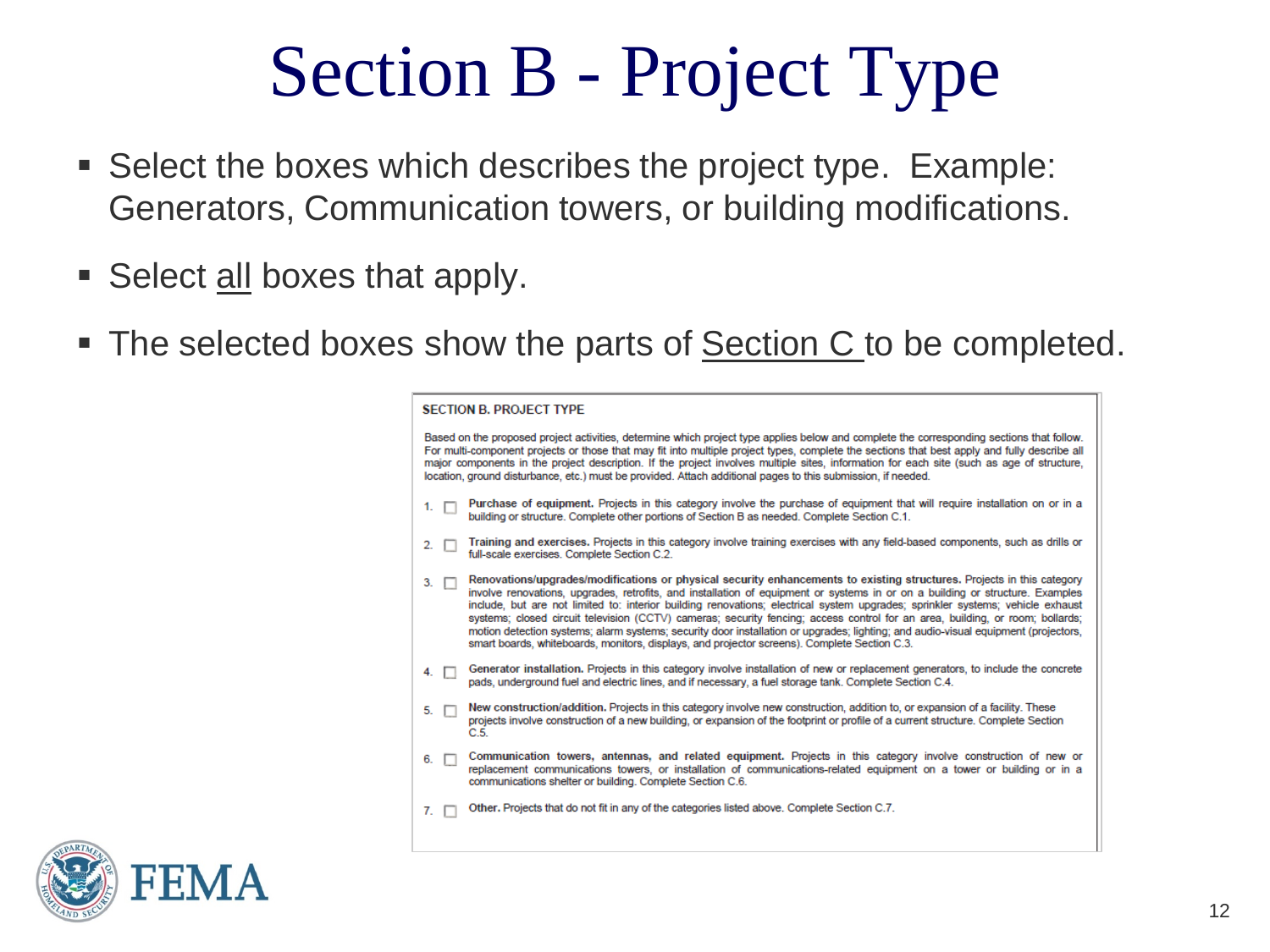# Section C: Project Type Details

Go to the sections per the selected boxes from Section B.

Read and complete each bulleted question.

 Note the sections that require Section D to be completed as well.

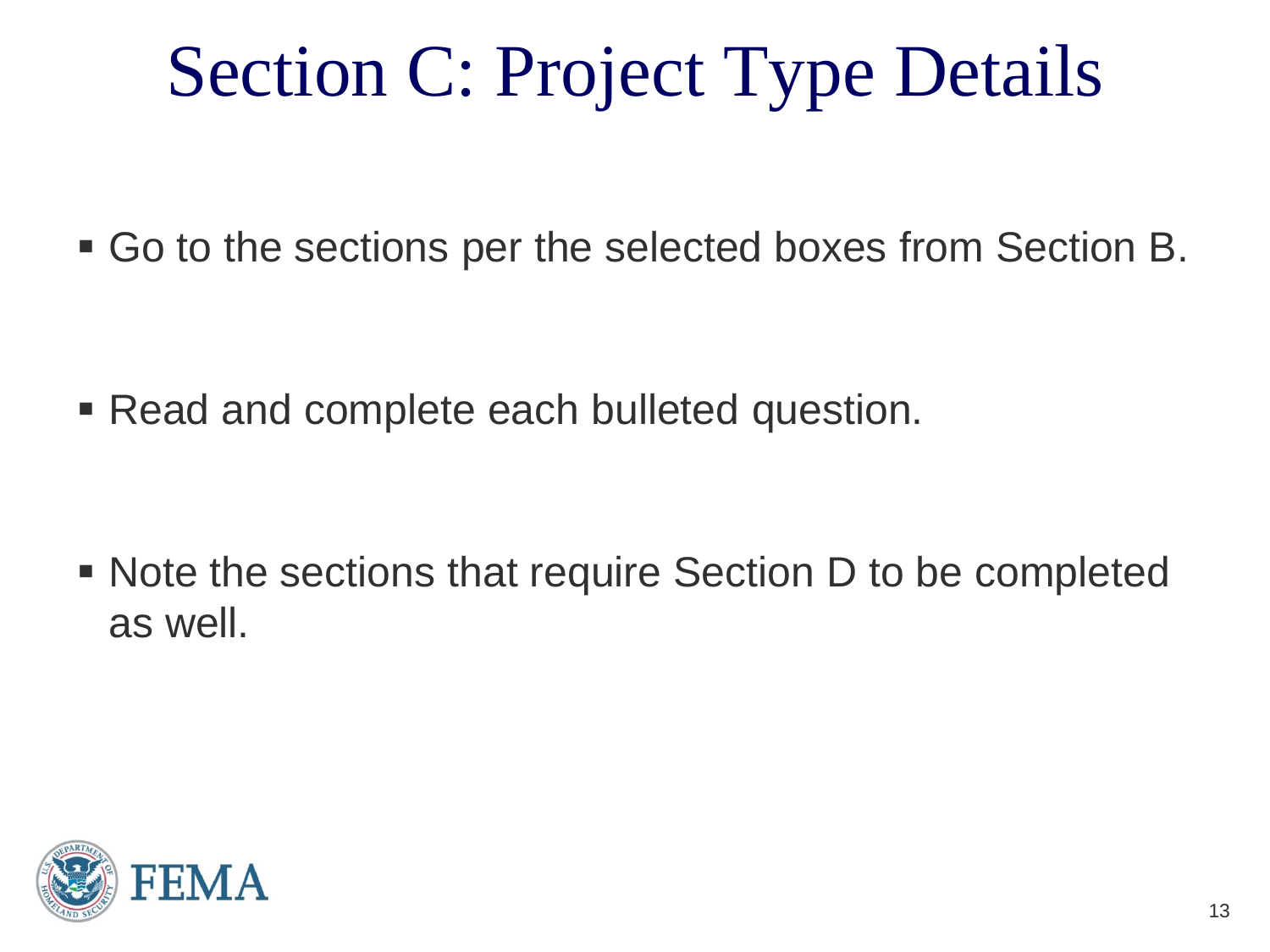#### Frequently Asked Questions

Question: For Section C.1, the project involves purchasing mobile/portable equipment and it states the EHP Screening Form does not need to be completed and submitted - what next?

Answer: Ensure the mobile/portable equipment does not require installation onto walls, ceilings, or floors and only plugs in to an existing electrical outlet. If you verify that the equipment does not require installation, additional utilities, and it does not meet one of the exceptions noted below, then no EHP Review is needed.

Note: Purchase of vehicles does not require EHP review unless the vehicle requires a staging or storage area such as a garage or dock. If a facility will be built to store the vehicle, (grant funded or not) the project will require an EHP review. Rooftop antennas, whether temporary or permanent, require EHP review. All radar/sonar devices require EHP review.

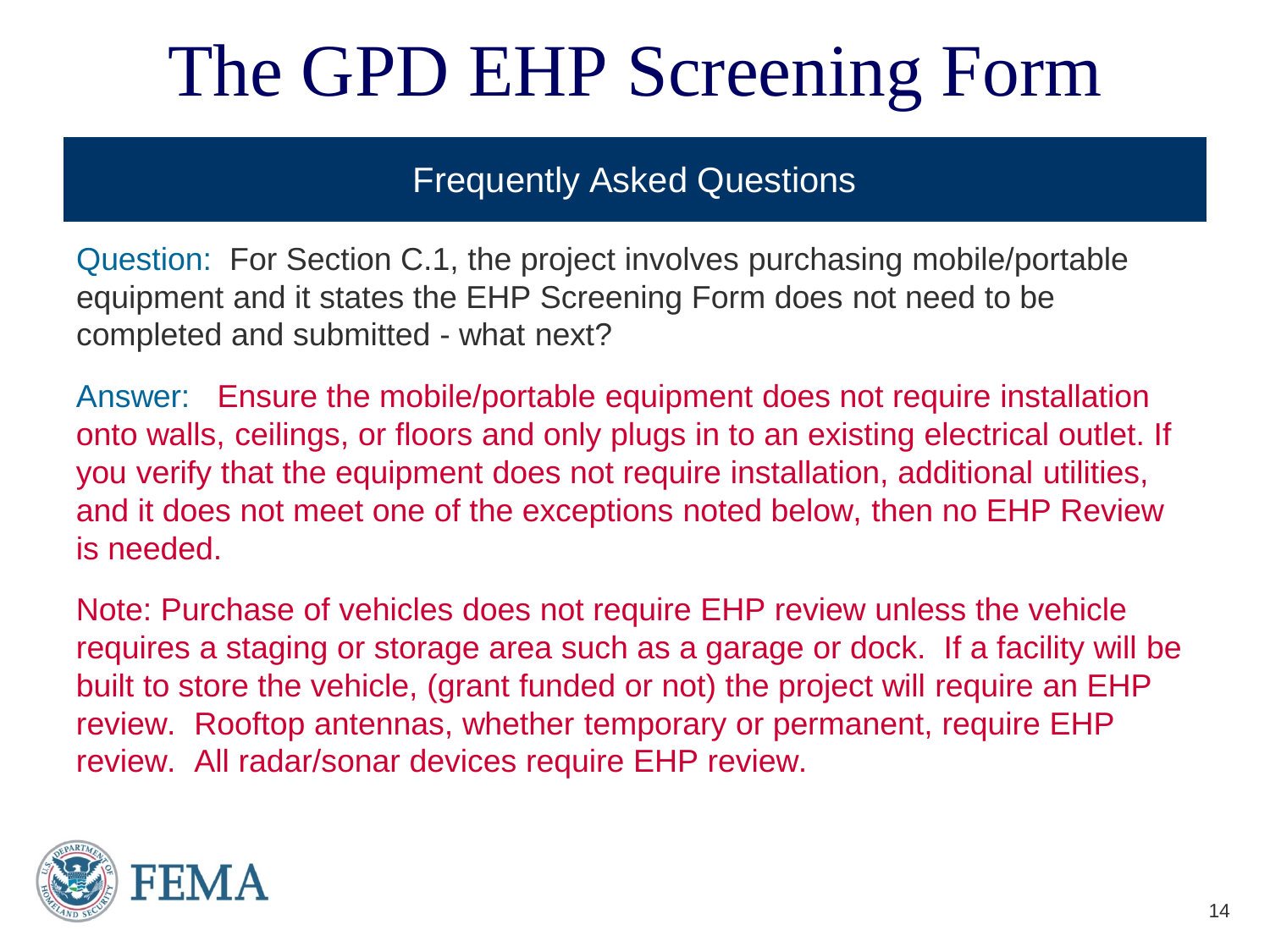Frequently Asked Questions

Question: For Section C.6, construction of a new communications tower. Does the FCC registration and FCCE 106 process need to be completed prior to submitting for the GPD EHP review process?

Answer: Yes. To prevent delays in the GPD EHP review process, both the FCC and FCCE 106 processes should be completed prior to submitting the EHP SF. If the FCC indicates that completion of the two processes are not required due to the height of the proposed tower, put "N/A" in those sections on the EHP SF and attach the FCC correspondence.

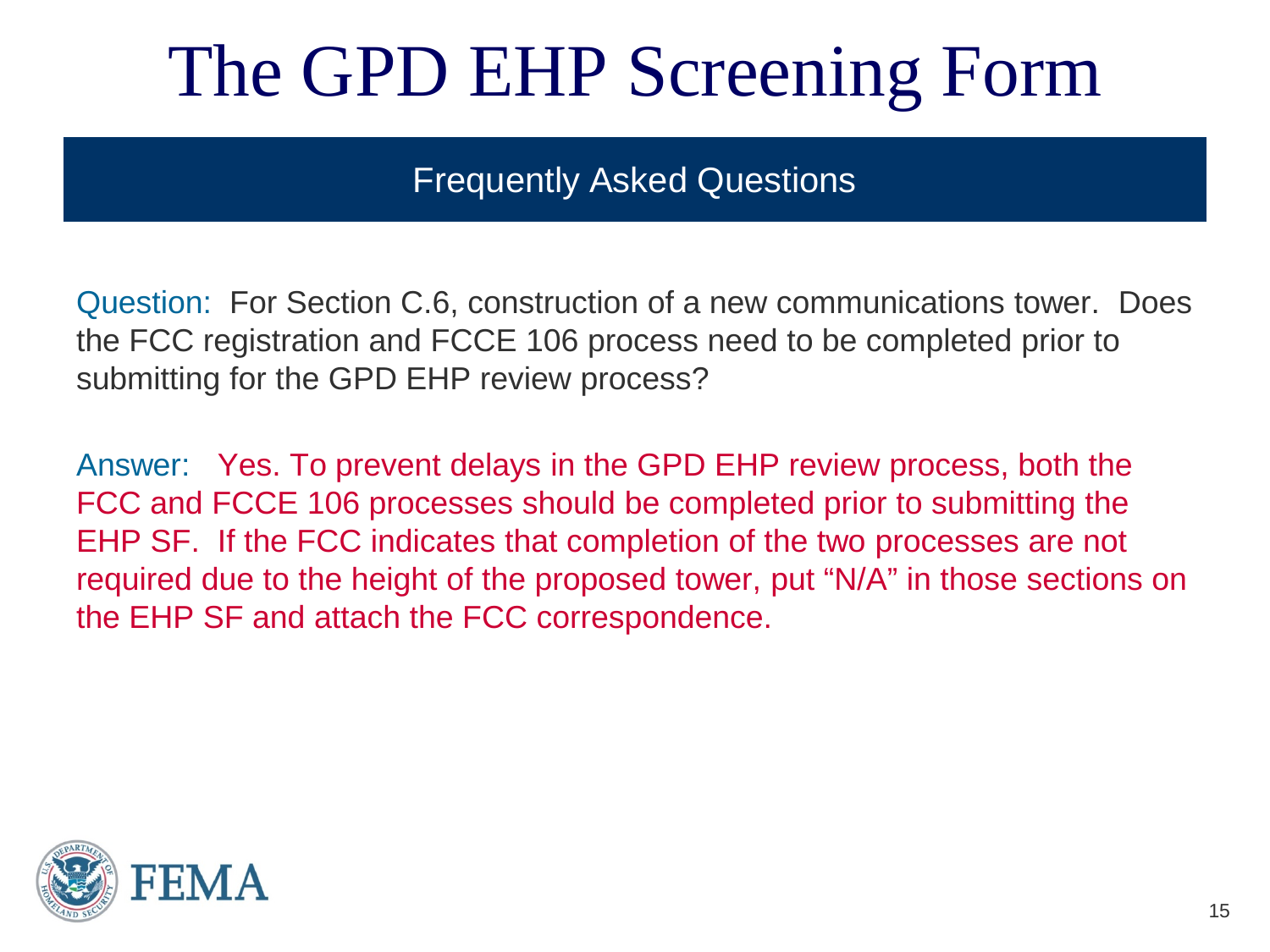#### Section D - Project Details

- This section is very important to complete for all projects involving buildings or structures (e.g. towers, bridges, water towers, existing or new utility poles, etc.) that involve installation of equipment and/or ground disturbance.
- Read and complete each bullet question.
- All ground disturbances should be described as Length x Width x Depth. An aerial photo should be attached showing where all ground disturbance will occur.
- Building or structure construction date is required.
- For all buildings and structures, attach ground level color photos that are accurately labelled. Further guidance regarding photos is located in Appendix A of the GPD EHP SF.

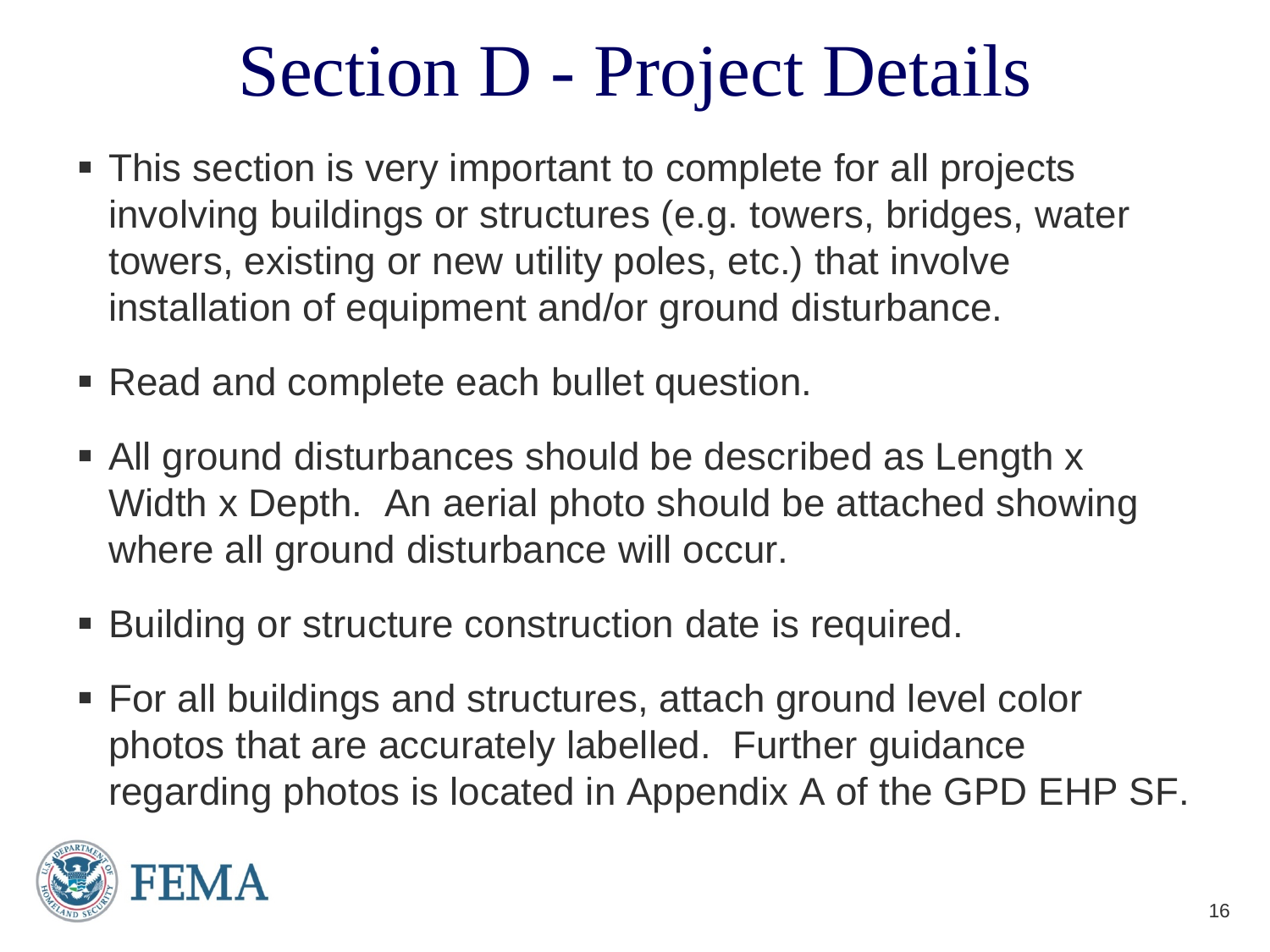#### Construction Date

*Example 1*

- Construction began 1792, completed 1800
- Rebuilt 1817, additions in 1824, 1829, 1901
- **Interior structural renovations 1927,** 1946, 1948



#### *Example 2*

**Built 2005** 



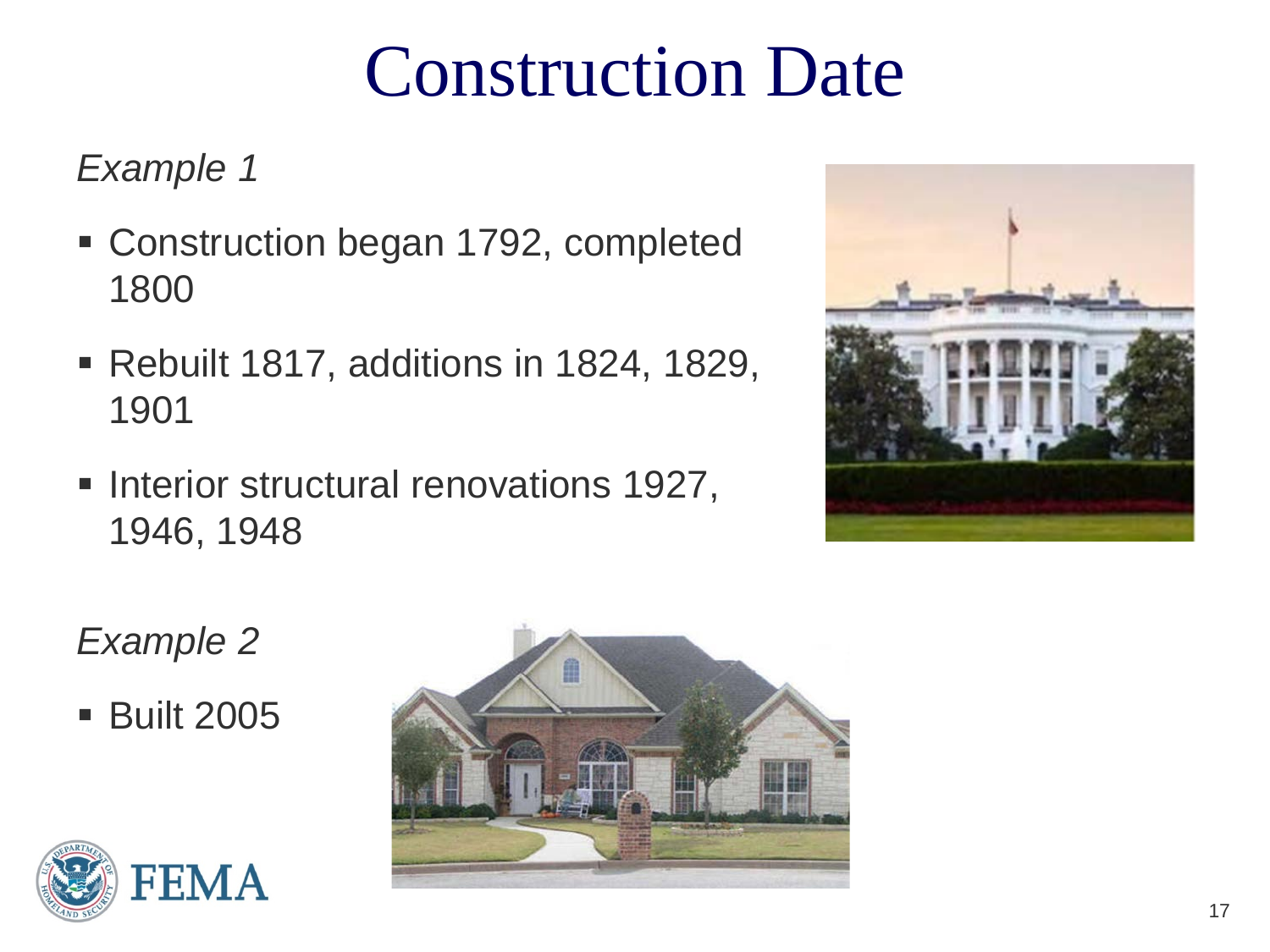## Appendix A - Photos

- Photos, maps, drawings, or other environmental documentation can be combined with the GPD EHP Screening Form to create one pdf file (recommended).
- To combine into one pdf file:

(A.) Open completed GPD EHP Screening form saved to desktop.

(B.) In the upper left corner select FILE, then CREATE, then COMBINE FILES into a SINGLE PDF

(C.) When the combine files window appears, drag the completed form from desktop first, then photos and maps in pdf, jpeg, or word formats into combine window. Then select the COMBINE tab.

(D.) Close original form pdf and save the new pdf combined with photos and label.

 All photos should be labeled showing project location, location of where equipment will be installed, or ground disturbances occur where applicable.

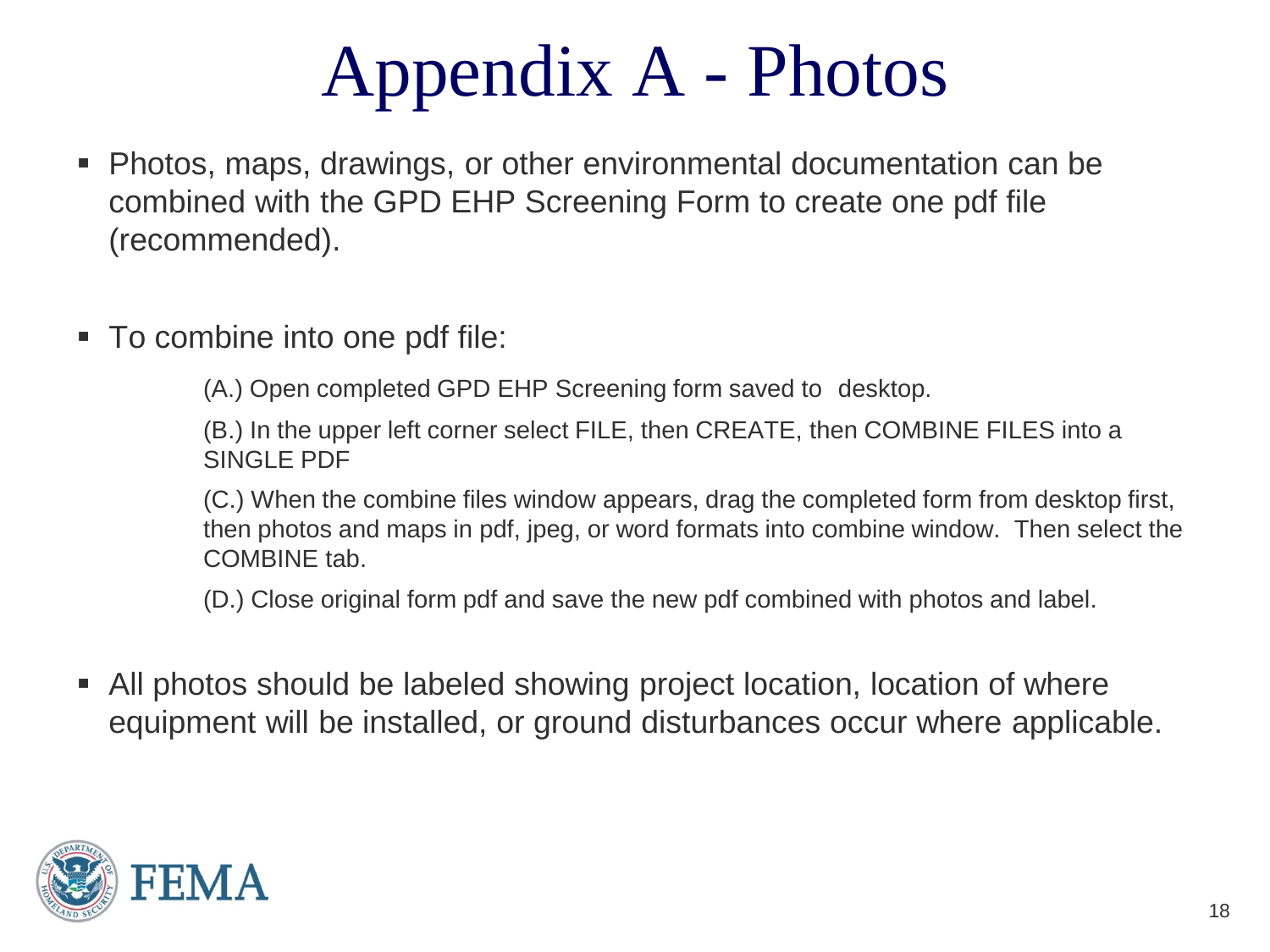#### Location and Aerial Photos

Good Example



**Note: Use Google maps For aerial photos**

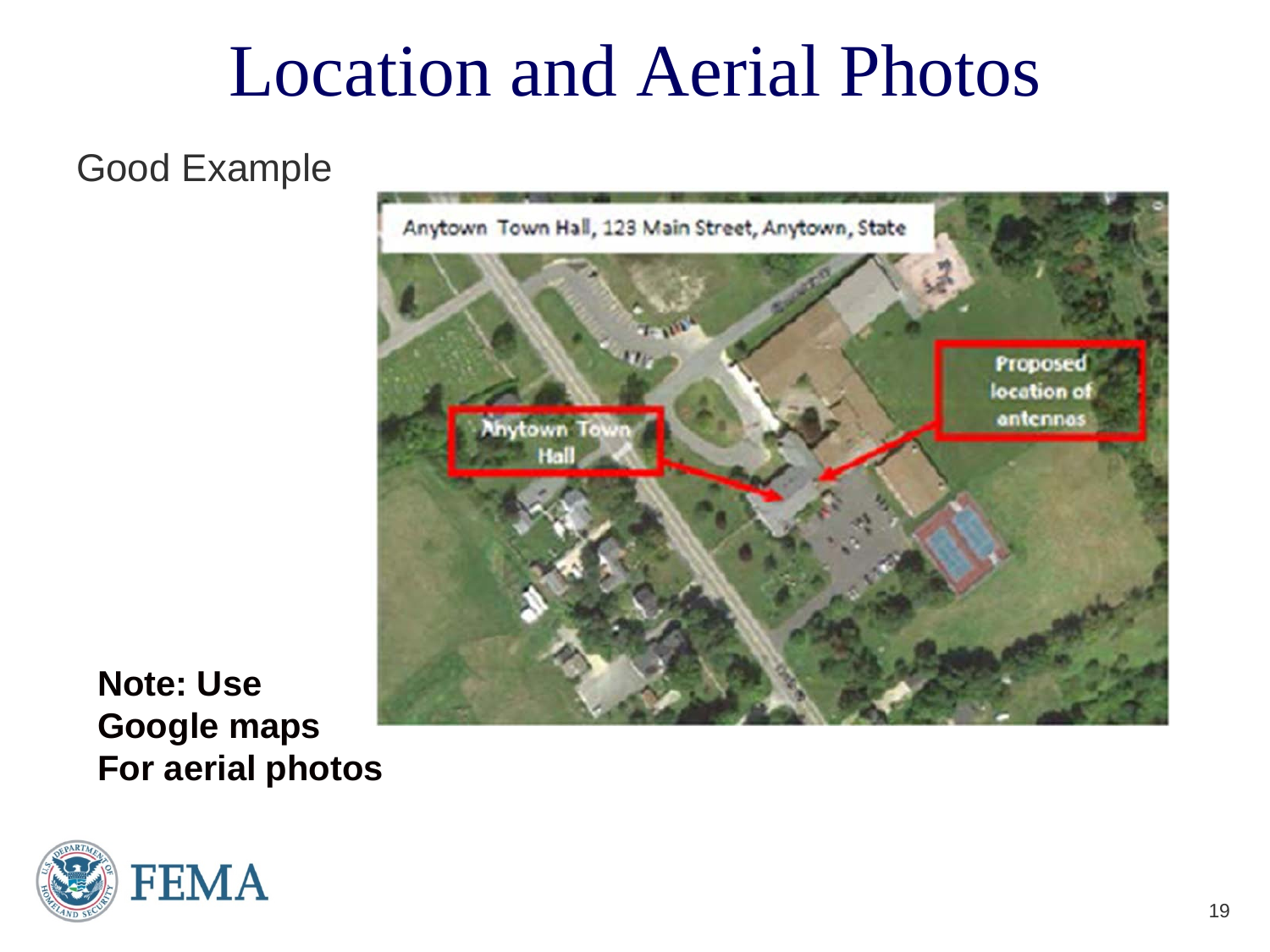#### Exterior Ground Level Photographs





■ Bad Good

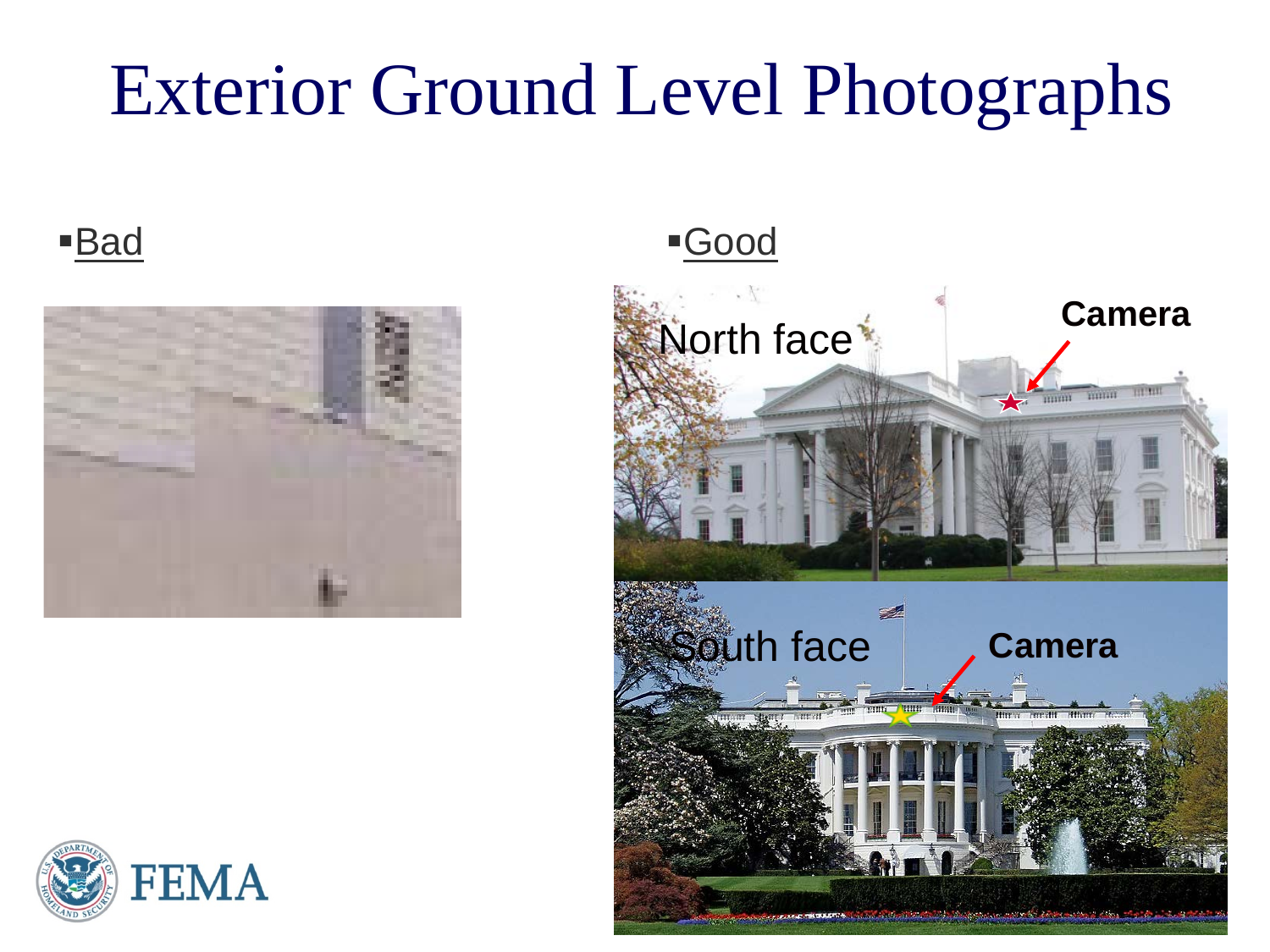#### Interior Photographs

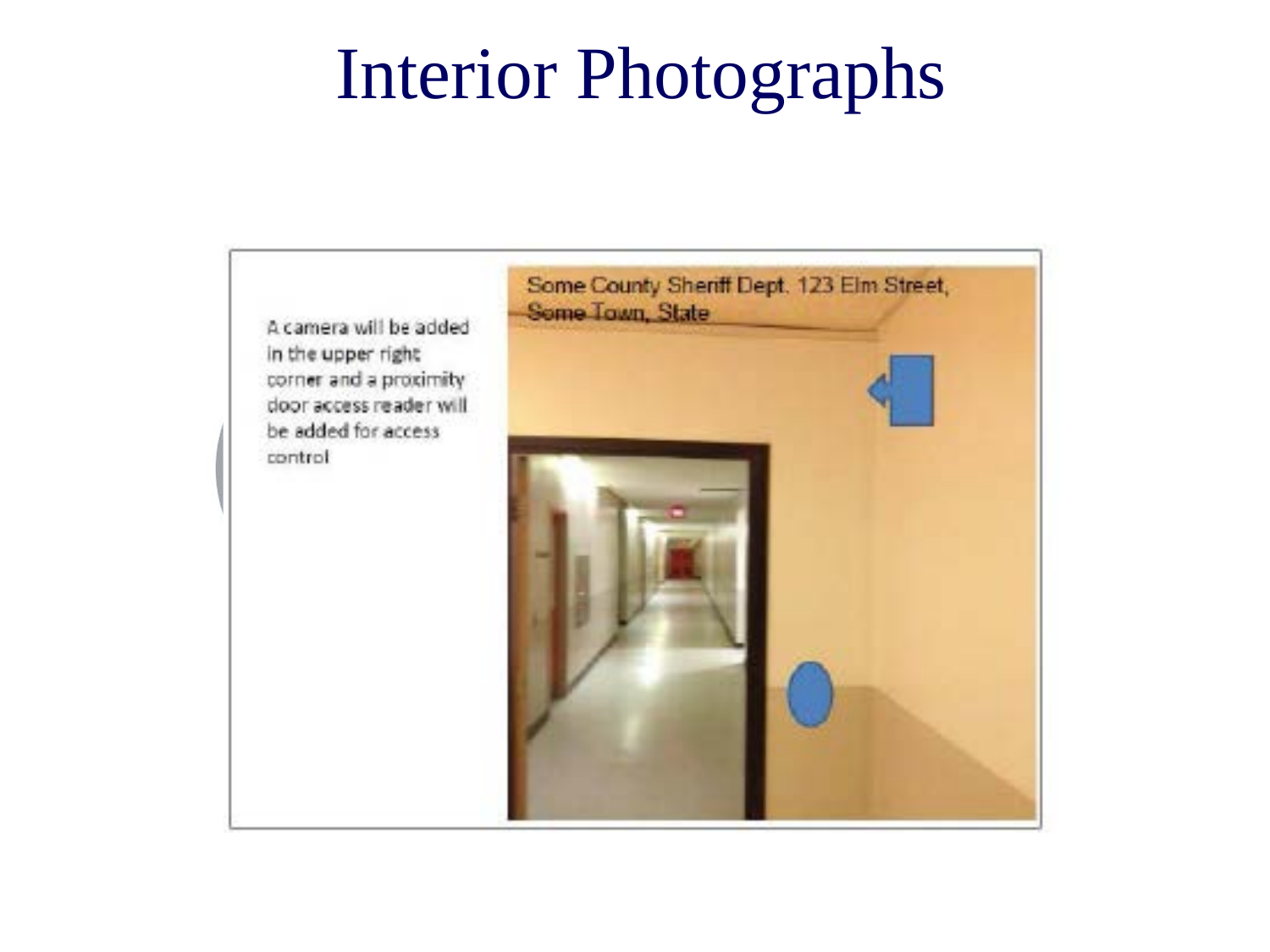#### Ground Disturbance Photographs

**Bad**



**Both Good**





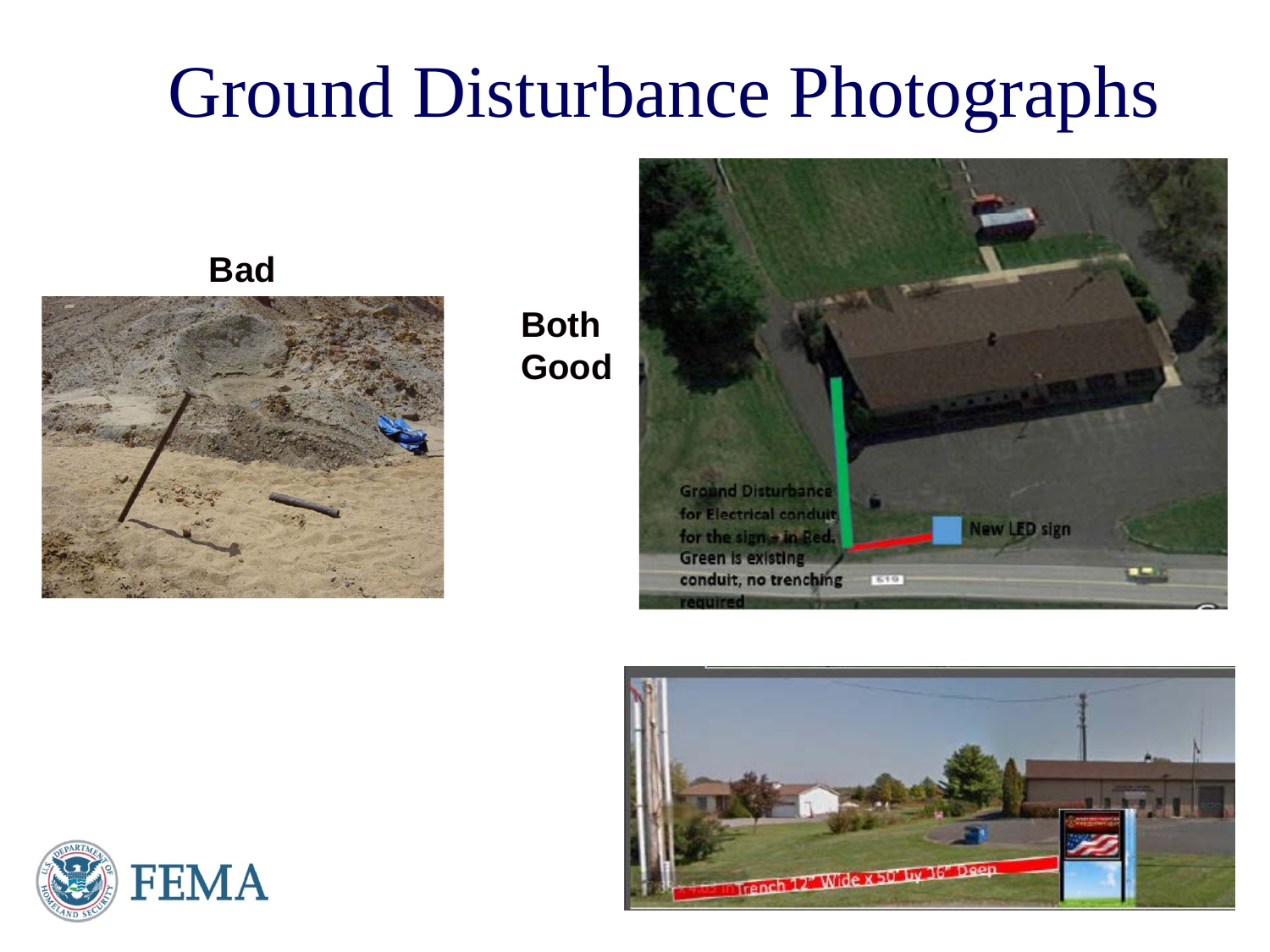# Plans, Drawings, Blueprints

- 1. Plans/drawings are required for new construction of buildings or towers.
- 2. Plans or blueprints can be used instead of aerial photos.
- 3. Label plans/drawings with equipment type and location including an index.





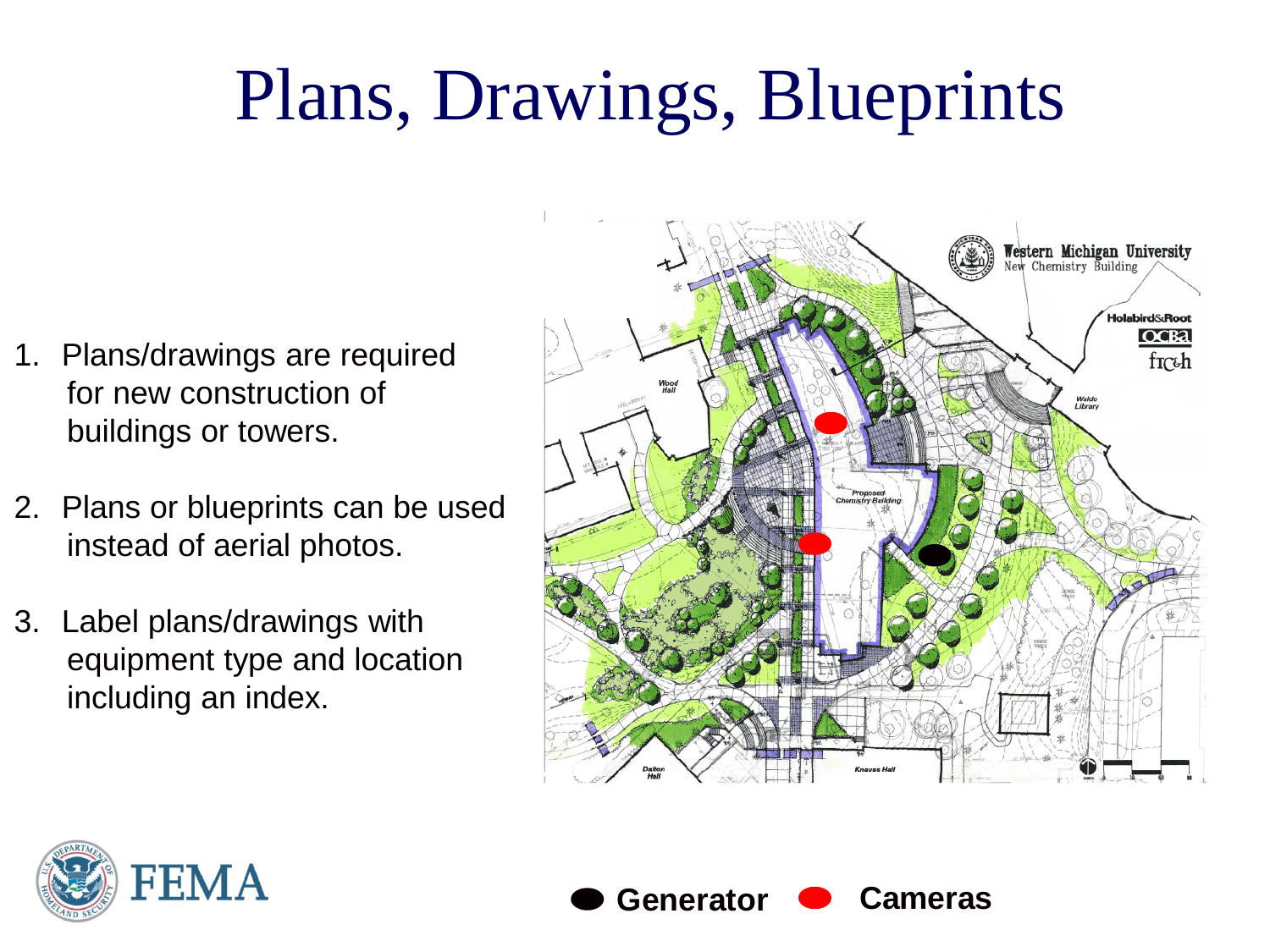#### Common Reasons for EHP Delays

#### Incomplete Information = Project Delays

- Poor or absent ground-level photographs
- Inadequate project description
- Poor or absent aerial photographs
- Photos that are not clearly labeled
- Extent of ground disturbance unclear or not included
- No project location (physical addresses or latitude-longitude)

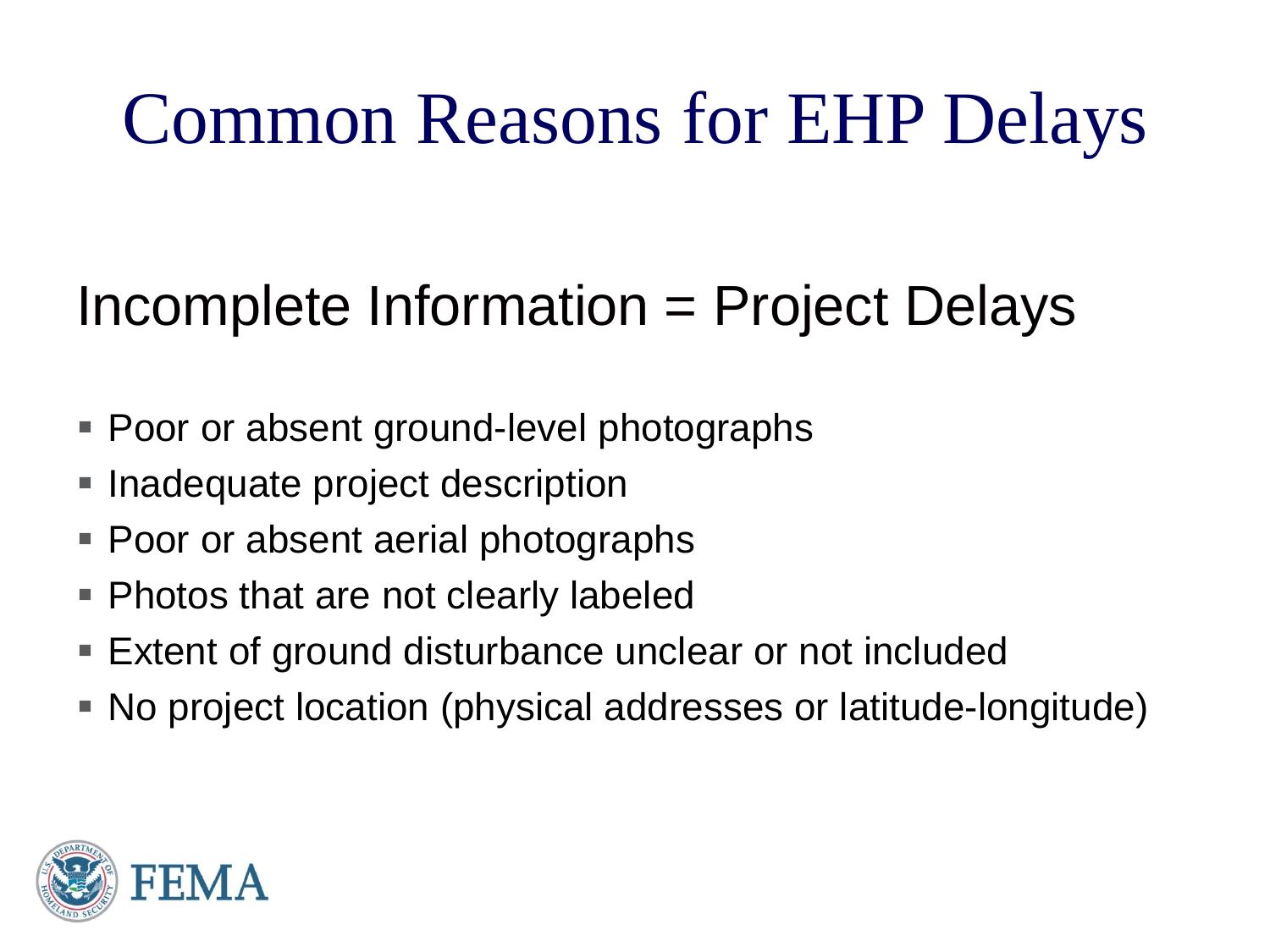# Submitting the EHP Package

- 1. Email the GPD EHP Screening form with attached photos to [GPDEHPinfo@dhs.gov](mailto:GPDEHPinfo@dhs.gov)
- 2. In the email subject line reference the following:
	- Grant Program and Year
	- Location
	- One or two words regarding the project description

Example: "Submittal: 2016 HSGP Greenwood, OH – Cameras"

- 3. Ensure the GPD EHP Screening Form is attached before sending.
- 4. You should receive an email response within 2-4 days stating that GPD EHP received the submittal and a timeframe as to when the review will begin.

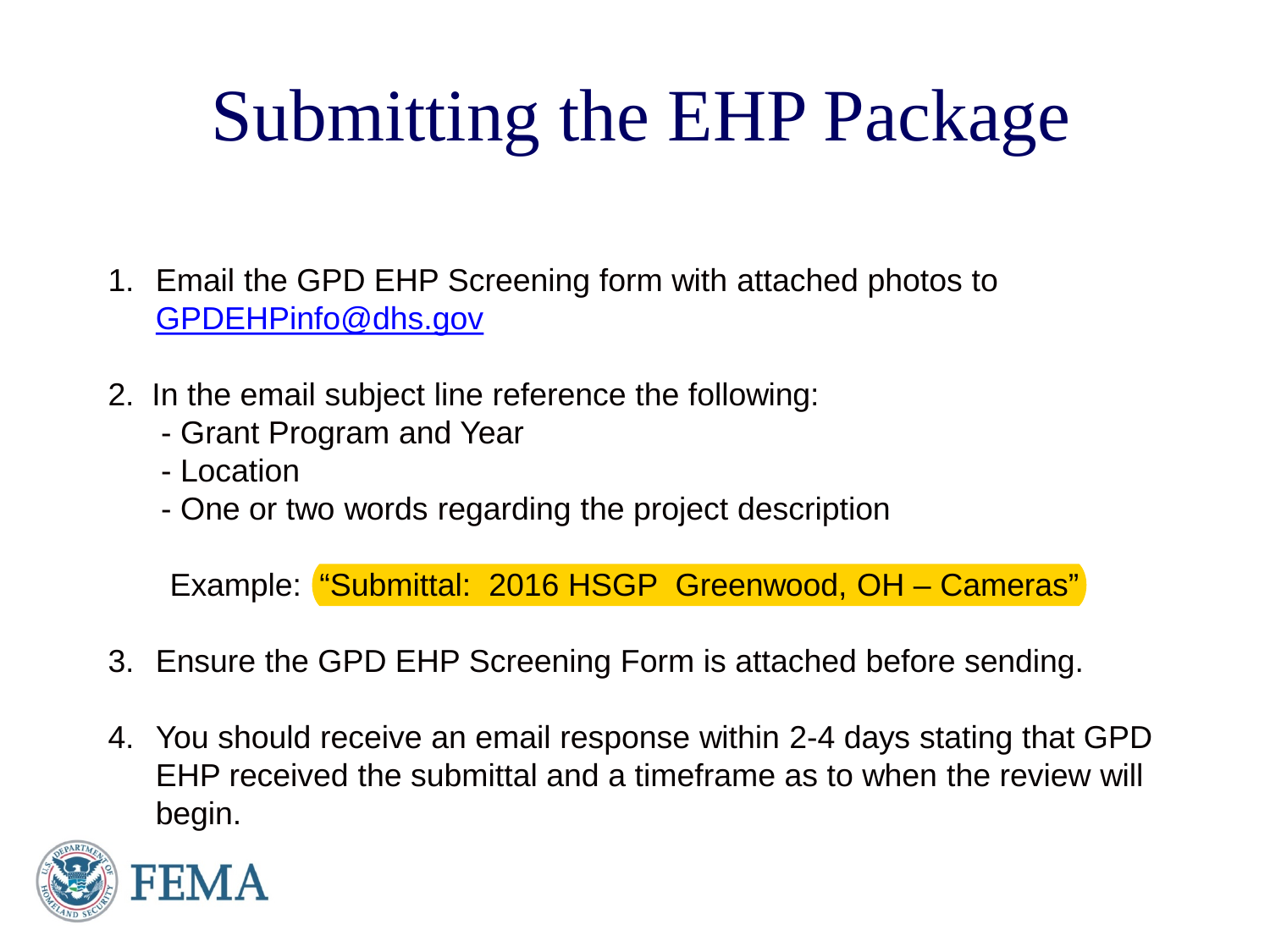Frequently Asked Questions

Question: If I have additional questions regarding the GPD EHP review process, whom do I ask?

Answer: Email your question to [GPDEHPinfo@dhs.gov](mailto:GPDEHPinfo@dhs.gov).

Question: If I want to know the status of my review, whom do I ask?

Answer: Email your review status request to **GPDEHPinfo@dhs.gov.** Be sure to include the subject line information from your submittal email (Example: "Submittal: 2016 HSGP Greenwood, OH – Cameras") and the date you originally submitted the review.